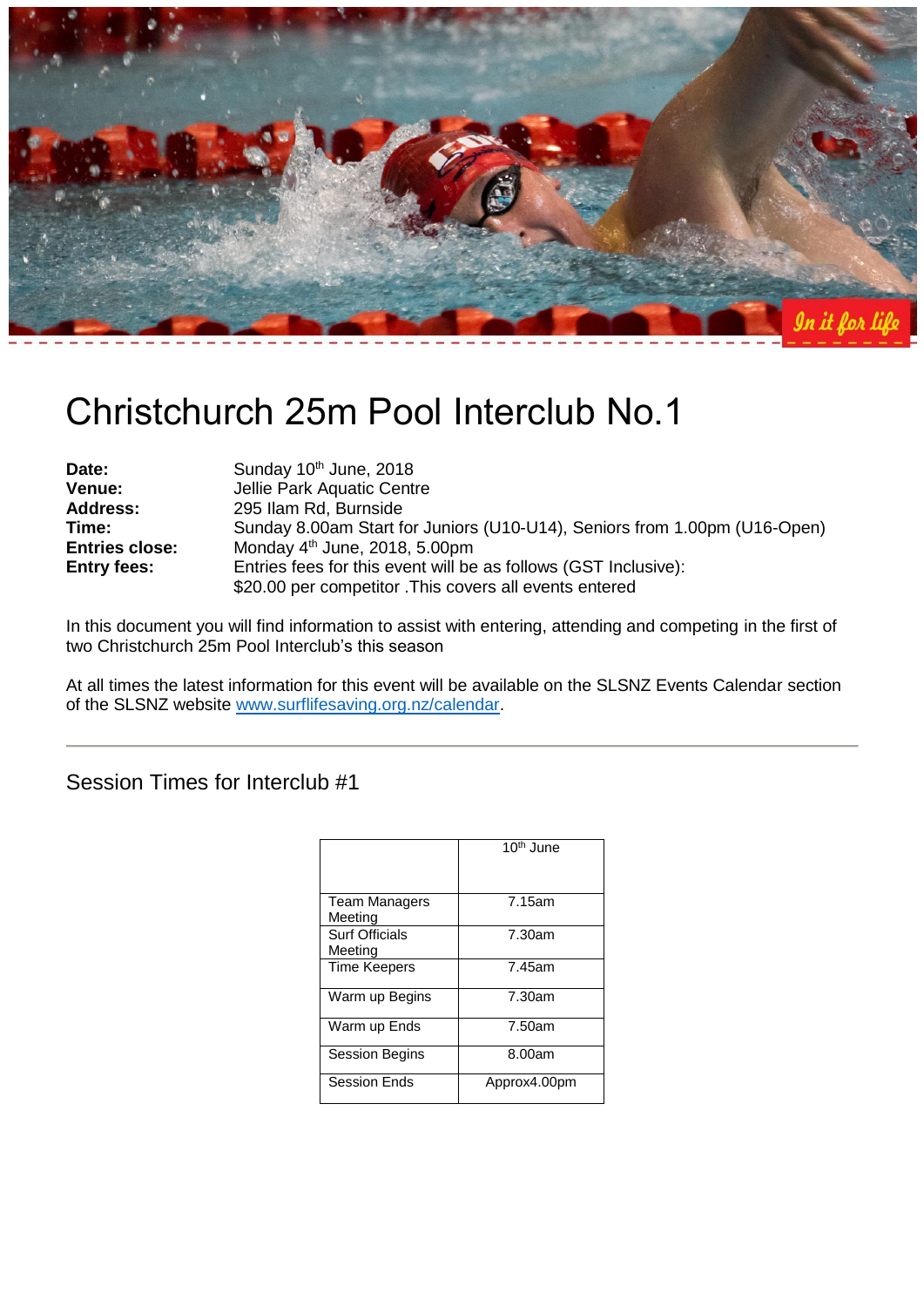

## Event Entry Process

For this event we will be using the Enter Now Entry system. If you have any issues using the new system please do not hesitate to contact Scotty Roberts.

#### Entries Close: **Monday 4th June, 2018, 5.00pm**

Please note:

- There will be no late entries permitted.
- Team Manager's contact details must be updated on the online system to ensure that the relevant person receives all updated information directly. Failure to list a team manager may mean that you will miss out on vital information.

All entry fees will be calculated via the online entry system following the close of entries and your club will be invoiced directly (fees mentioned on page 1).

## Eligibility of competitors

This competition is open to any SLSNZ affiliated club. Without the following details your members will not be eligible to compete nor will they be able to be entered through the online entry system. SLSNZ reserve the right to limit the number of competitors per event.

- a) Current Members (i.e. must not be stored in the 'Last Season Members' or 'Historical Members' folder on the PAM Database.
- b) Must have the "Membership Form Received" by SLSNZ. (indicated by a 'tick box' at the top of the individuals membership tab)
- c) Have a DOB recorded on the PAM Database.
- d) Have a PRIMARY membership with the club they intend to compete for (membership status displayed in the 'Membership' tab of the individual in the Database)
- e) Team substitutes must be registered in some capacity in the event (see notes below)

Please Note:

• It is not a requirement of the event that competitors hold the Surf Lifeguard Award. But they need to be a member of the club they wish to compete for.

In it for life

Combined club teams for relays will not be permitted.

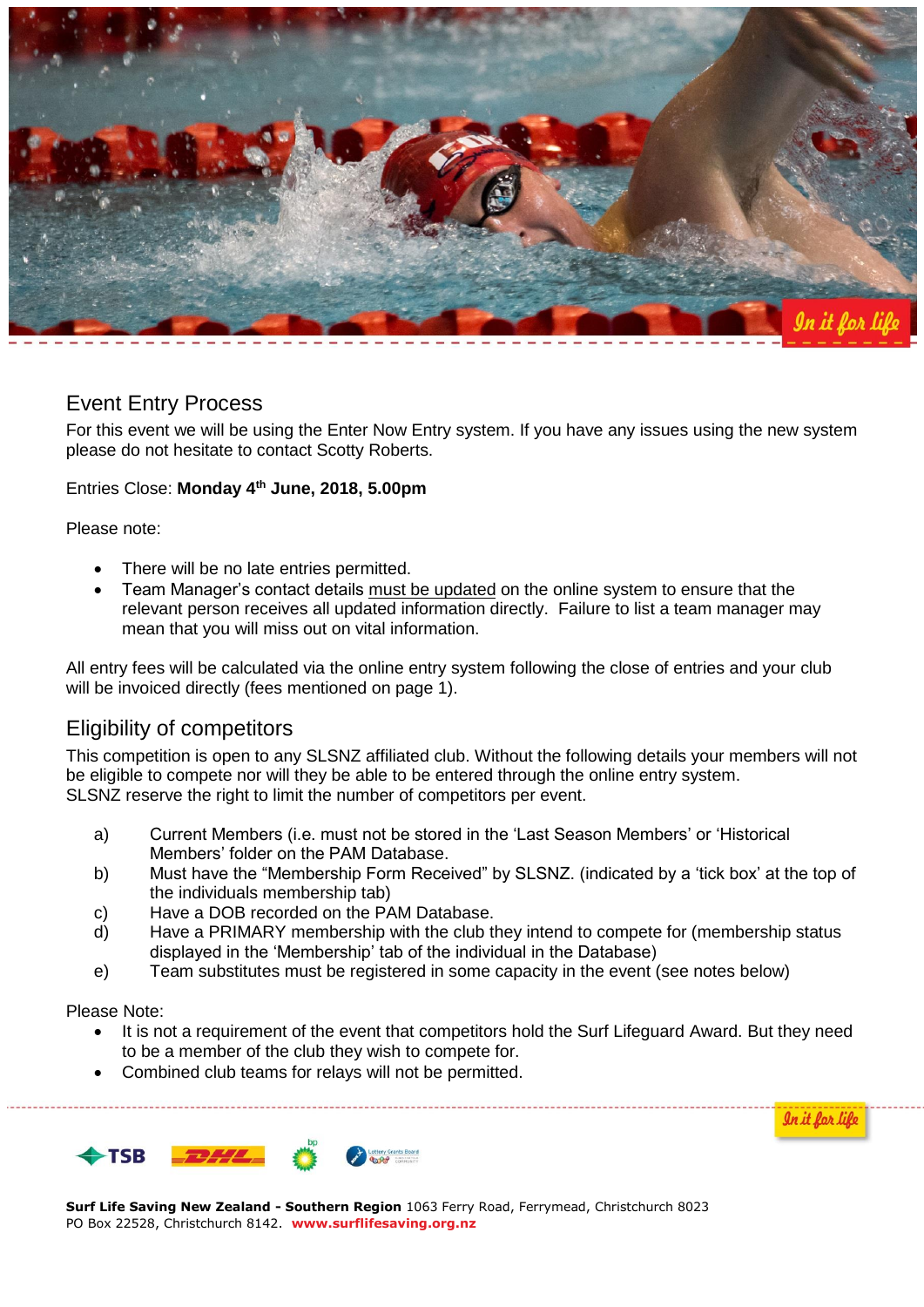

 All competitors, including possible substitutes, are to have met all of the eligibility criteria outlined above by the close of entries.

### Age

The NZ Pool Events programme are scheduled before the Beach based events for the current season New Zealand's season is from the 1st of July to 30th June the following year. A competitor's age group is determined by their age as at midnight on 30th September within the current season. This event will be held in this criteria

For example if the current season is 2018/19 then the season is 1st June 2018 to 30th June 2019 and the age date is the 30th September 2018

As stated in (e) above, all team substitutes must be registered in some capacity in the competition. This means that if an athlete is competing in any event for example the 50m Swim with Fins, they are registered for the overall event.

In some instances clubs have to substitute members for their team events which can be problematic if the person who is the substitute is not competing in any other event. Therefore any potential substitutes (who are not already competing) must be entered into event code 300 Substitutes. This is to allow fairness to all by ensuring that all eligibility criteria are met.

#### **Note**

This event allows the inclusion of U10 athletes to allow greater club inclusion for racing. This is an exception to the Nationl Pool Rules , and U10 atletes **WILL NOT** be allowed to race at National Events U10 Races- All u10 races will be 25m , including relays

#### **Please Note:**

Individual entries cannot be substituted for by another competitor; only team entries as outlined in the Surf Sport Competition Manual.

#### Time Keepers

A large number of time keepers are required to ensure the successful running of the Christchurch 25m Pool Interclub Pool Event.



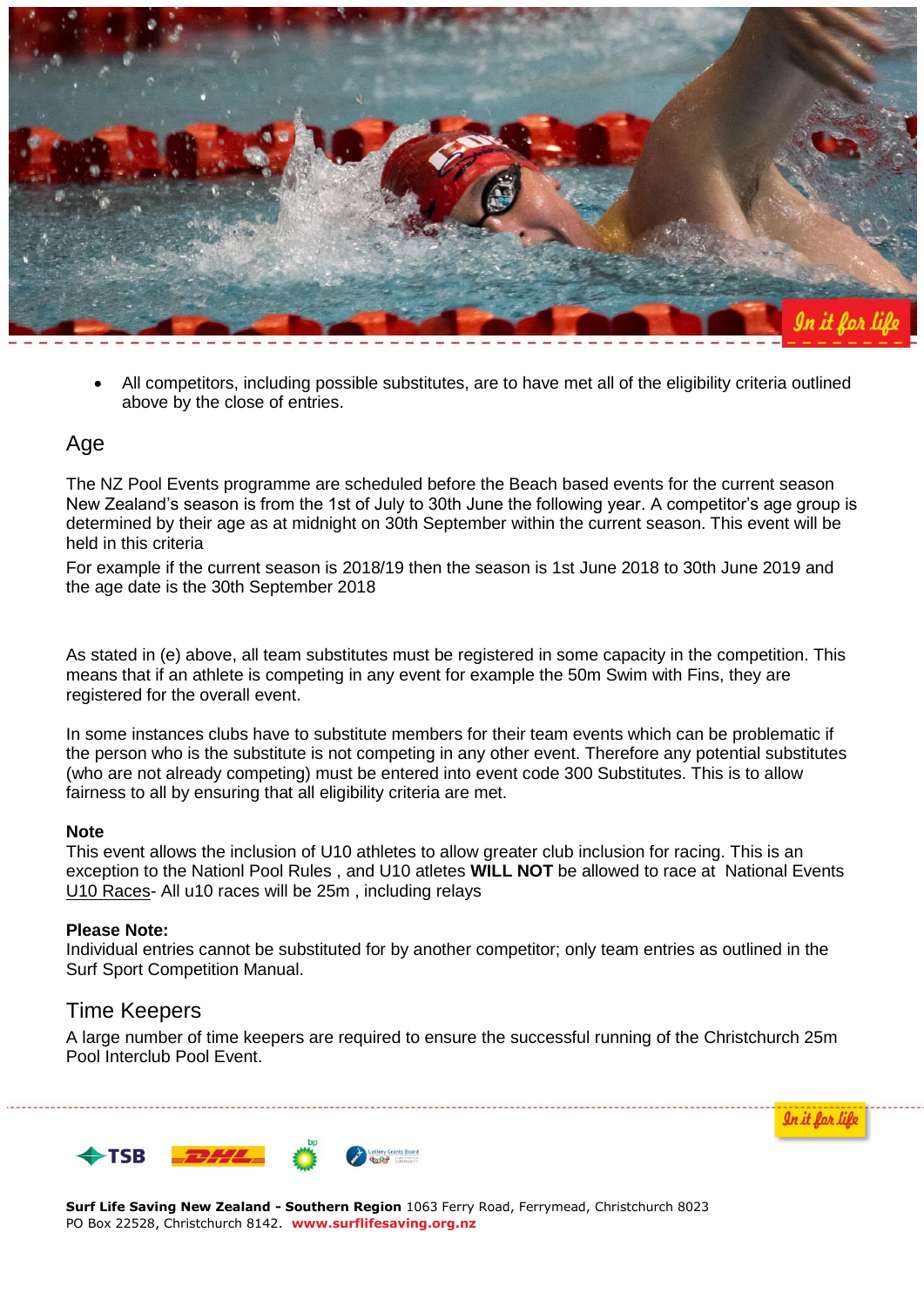

As such, each competing club will be required to supply timekeepers during some if not all of the sessions. On close of entries clubs will be emailed the exact session times and the number of time keepers they will require. We require 16 timekeepers to cover each session. The number your club will require will be based on total number of entries and the number of entries that your club has. Penalties will be imposed to those clubs who fail to meet this requirement.

## Event times and proposed programme

The following are a general indication of the Event Timetable and Competition Programme and should only be used as a guide at this stage. A detailed daily timetable of events will be prepared and circulated once final entry numbers are received.

|                                  | 10 <sup>th</sup> June |
|----------------------------------|-----------------------|
| <b>Team Managers</b><br>Meeting  | 7.15am                |
| <b>Surf Officials</b><br>Meeting | 7.30am                |
| Time Keepers                     | 7.45am                |
| Warm up Begins                   | 7.30am                |
| Warm up Ends                     | 7.50am                |
| <b>Session Begins</b>            | 8.00am                |
| <b>Session Ends</b>              | Approx4.00pm          |

In it for life

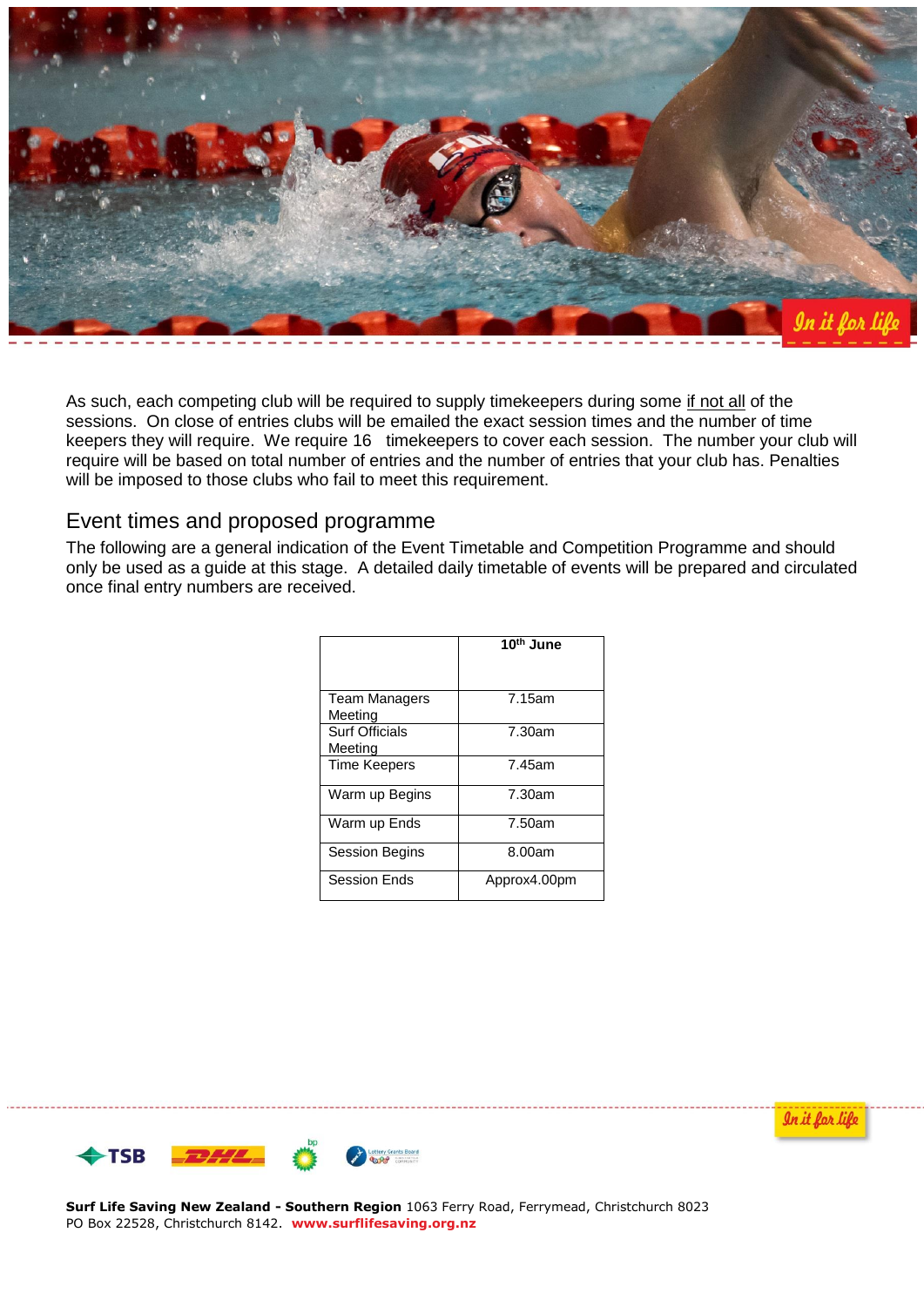## Event Rules

The Christchurch 25m Pool Interclub Pool Events will be conducted under the rules as published in the SLSNZ 25m Full Distance Pool Competition Manual. This manual is based upon the International Life Saving (ILS) World Championship Rules. [SLSNZ\\_PoolCompetitionManual-25m-Pool-Full-Distant-Events](https://www.surflifesaving.org.nz/media/858808/201705_SLSNZ_PoolCompetitionManual-25m-Pool-Full-Distant-Events-.pdf)

## Points Score

The following points will be awarded for each individual and team race.

| <b>Individual Events:</b> | 3, 2, 1 |
|---------------------------|---------|
| <b>Team Events:</b>       | 5, 3, 1 |

## Seating Plan

At the closing of entries a seating plan will emailed out to all team managers. Please note that seating is limited and may not accommodate all athletes and spectators.

## Event Descriptions

The following is a brief description of each event for entry purposes. Please consult the New Zealand Pool Championships Competition Manual for a full break down of all event general conditions and specific event rules and regulations.

#### **Swim with Obstacles (25m,50m, 100m, 200m)**

The competitor swims the prescribed distance in freestyle during which he/she swims under one (1) immersed obstacle per 25m.

#### **100m Tube with Patient and Fins**

The rescuer swims 75m freestyle to the other end and clips their patient into a tube. The patient must have at least one hand on the end of the pool. The Rescuer and patient then swim the other 25m where the patient must stay on their back but may assist the tow by kicking and sculling under the water.

#### **100m Manikin Tow with Fins**

The competitor swims 75m freestyle with fins and rescue tube. After touching the turning edge, the competitor secures the rescue tube around a manikin floating at the surface and tows it to the finish.

#### **25/50m Swim with Fins**

The competitor swims 25/50m freestyle with fins.

#### **50m Manikin Carry without Fins**

The competitor swims 25m freestyle and then dives to recover a submerged manikin to the surface within 5m of the pick-up line. The competitor then carries the manikin to the finish edge of the pool.

#### **50m Brick Carry without Fins**

The competitor swims 30/35m freestyle and then dives to recover a submerged rubber brick to the surface within 5m of the pick-up line. The competitor then carries the rubber brick to the finish edge of the pool.

#### **100m Manikin Carry with Fins**

The competitor swims 75m freestyle wearing fins and then dives to recover a submerged manikin to the surface within 10m of the turning edge. The competitor carries the manikin to the finish edge of the pool.

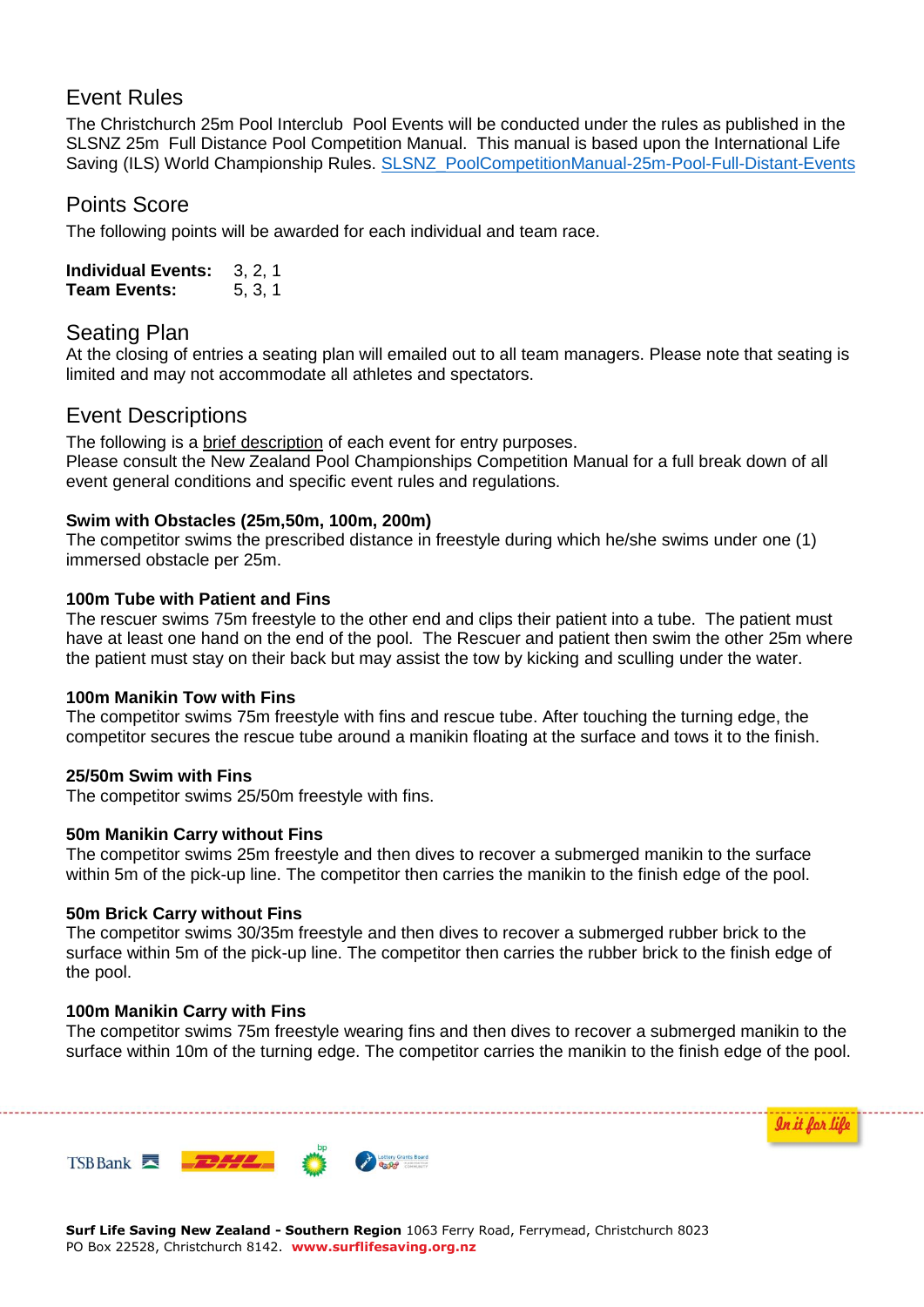#### **Line Throw**

.

In this timed event, the competitor throws an un weighted line to a fellow team member located in the water approximately 12.5m distant and pulls this "victim" back to the poolside.

#### **4x25m Obstacle Relay**

Four competitors swim 25m freestyle each passing under one (1) immersed obstacle.

#### **4x25m Medley Relay**

The first competitor swims 25m freestyle without fins. The second competitor swims 25m freestyle with fins. The third competitor swims 25m freestyle pulling a rescue tube and after having touched the wall, passes the harness of the rescue tube to a fourth competitor who wears fins. The third competitor becomes the "victim," holds the rescue tube with both hands, while being towed 25m by the fourth competitor to the finish.

#### **6x 25 Super Mega Relay (two extra swimmers as per the 25m Rule Book)**

The first competitor swims 25m freestyle without fins. The second competitor swims 25m freestyle with fins. The third competitor swims 25m freestyle without fins. The fourth competitor swims 25m freestyle with fins. The fifth competitor swims 25m freestyle without fins. The sixth competitor swims 25m freestyle with fins.

Please do not hesitate to contact us if you have any questions or queries regarding this, or any future events. We look forward to seeing you all at the event.

From this point forward information will only be sent to those listed as the Team Manager on the online entry system; however the latest information will also be available on the NZ Events Calendar section of the SLSNZ website<https://www.surflifesaving.org.nz/sport/calendar/>

As always if you have any questions or queries please do not hesitate to contact me on any of the means below.

Scotty Roberts Sports Manager , Christchurch and Tasman m: 027 557 1013 e: [scotty.roberts@surflifesaving.org.nz](mailto:scotty.roberts@surflifesaving.org.nz)



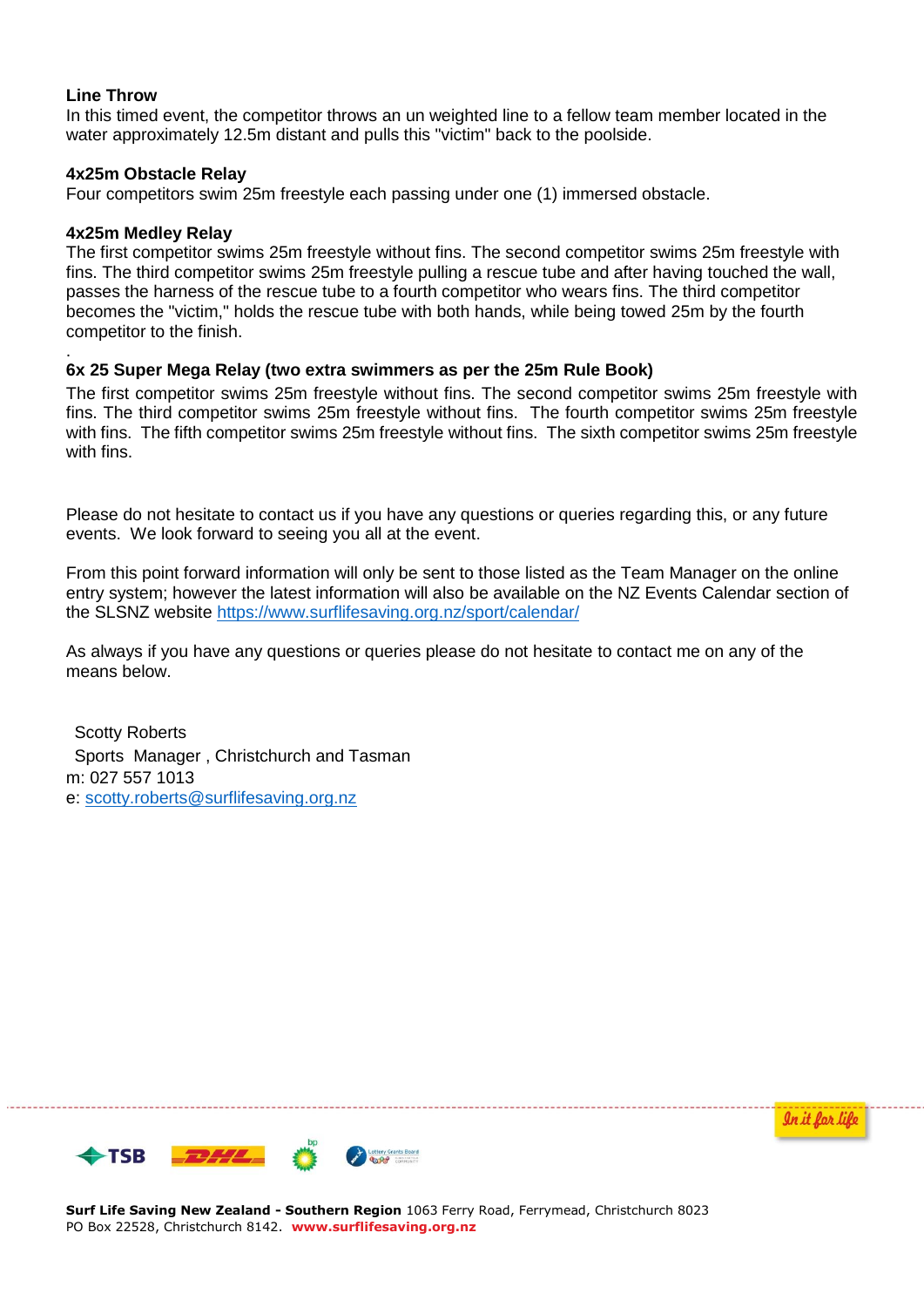## Programme for Sunday10th June 2018

| Event                                           |
|-------------------------------------------------|
| U10 Mens 25m Swim with Fins                     |
| U10 Womens 25m Swim with Fins                   |
| U12 Mens 50m Swim with Fins                     |
| U12 Womens 50m Swim with Fins                   |
| U14 Mens 50m Swim with Fins                     |
| U14 Womens 50m Swim with Fins                   |
| U12 Mixed 4x 25m Medley Relay                   |
| U14 Mixed 4 x 25m Medley Relay                  |
| U12 Mens 50m Brick Carry without Fins           |
| U12 Womens 50m Brick Carry without Fins         |
| U14 Mens 50m Brick Carry without Fins           |
| U14 Womens 50m Brick Carry without Fins         |
| U12 Mixed 4x 25 Brick Relay                     |
| U14 Mixed 4 x 25m Brick Relay                   |
| U12 Mens 50m Tube Swim with Patient and Fins    |
| U12 Womens 50m Tube Swim with Patient and Fins  |
| U14 Mens 100m Tube Swim with Patient and Fins   |
| U14 Womens 100m Tube Swim with Patient and Fins |
| 6 x 25m Junior Mega Relay                       |
| <b>Set Up</b>                                   |
| U10 Mens 25m Swim with Obstacles                |
| U10 Womens 25m Swim with Obstacles              |
| U12 Mens 50 Swim with Obstacles                 |
| U12 Womens 50 Swim with Obstacles               |
| U14 Mens 100m Swim with Obstacles               |
| U14 Womens 100m Swim with Obstacles             |
| U12 Mixed 4x 25m Obstacle Relay                 |
| U14 Mixed 4x 25m Obstacle Relay                 |
| <b>Set Up/Senior Warm up</b>                    |
| U16 Mens 200m Swim with Obstacles               |
| U16 Womens 200m Swim with Obstacles             |
| U19 Mens 200m Swim with Obstacles               |
| U19 Womens 200m Swim with Obstacles             |
| Open Mens 200m Swim with Obstacles              |
| Open Womens 200m Swim with Obstacles            |
| Masters Mens 100m Swim with Obstacles           |
| Masters Mens 100m Swim with Obstacles           |
| U16 Mixed 4x 25m Obstacle Relay                 |
| U19Mixed 4x 25m Obstacle Relay                  |
| Open Mixed 4x 25m Obstacle Relay                |
| Masters Mixed 4x 25m Obstacle Relay             |
| Set Up                                          |
| Open Mens Line Throw                            |
| Open Womens Line Throw                          |
| U16 Mens Line Throw                             |
| U16 Womens Line Throw                           |
| U19 Mens Line Throw                             |
| U19 Womens Line Throw                           |
| Masters Mens Line Throw                         |
| Masters Womens Line Throw                       |
|                                                 |



In it far life